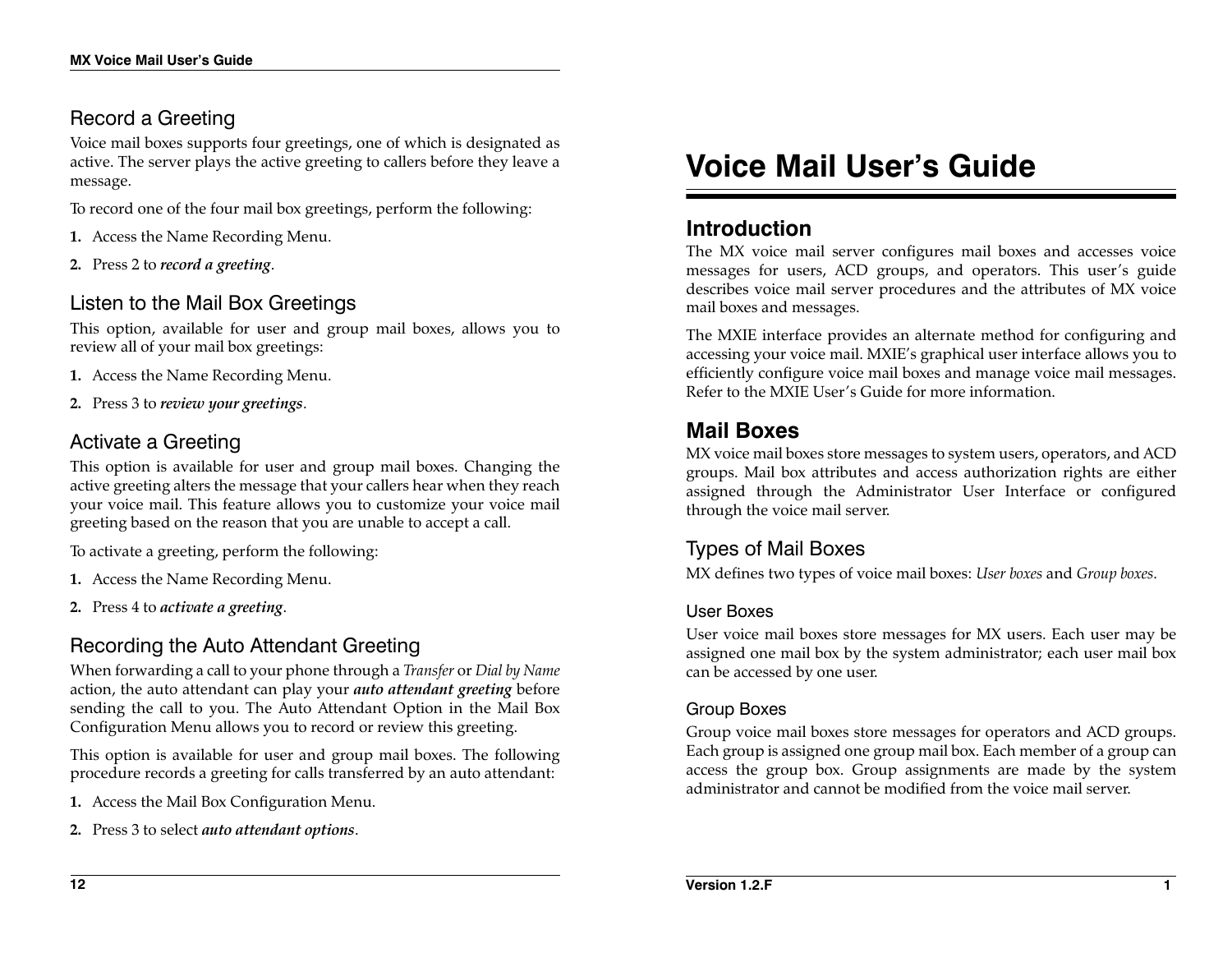Mail Box Properties

#### Mail Box Number

The mail box number is the access code for the mail box. This number is the same as the extension for the user, operator group, or  $ACD$  group. This number is set by the system administrator.

#### Password

The password verifies a user's right to access a user box. The initial password for an account is set by the administrator and provided to the itial password password password pepersystem and performance such and push change in the suite such a user  $\mathbb{R}$ processing voice mail messages. The system administrator specifies the the password paragret password with other manifest with other password restrictions.

Group mail boxes do not have passwords. Users log into a group mail box, the providing the number of the group box, then verify the number of the number of the number of the numb access the box by entering the number and password of their user box.

#### Capacity

The system administrator sets the following mail box limits:

- total number of messages **—**
- maximum length of mail box messages **—**
- total length of all mail box messages **—**

Users cannot alter capacity limits for user or group boxes.

#### Recorded Name

The Recorded Name is an audio recording of the name of the mail box owner. The system introduces messages that the user or group member sends to other mail boxes with this recording.

### Greeting Content

**2**

A greeting is the message that the system plays for callers when a user or group member is not available to accept their calls. Each voice mail box can store up to four greetings.

To forward a message:

- Access the Message Review Menu and navigate through the mail box **1.** contents until you find the message you want to forward.
- 2. Press 5 to select forward the message.

### Scanning Messages

The Scan option message is not mumary of each message in the mail box. The server reports the number of new messages, new messages marked as urgent, and saved messages. The server then provides the summary information for each message in the mail box, including message length, the name or number of the caller, message marks (urgent or private), and

the time and date of the message.

To scan your messages, access the Main Menu and press 2 (to scan).

### Sending a New Message

This option creates a masses and sends it to one or more mail boxes.

To send a new message, access the Main Menu and press 3.

# **Modifying the Mail Box Configuration**

The Mail Box Configuration Menu and the Name Recording Menu gexod lism quorg bns rəsu gniruginos roj snoilqo əbivorq.

### Change Password

The personal profile option changes your user password. To change a user password, perform the following:

- Access the Mail Box Configuration menu. **1.**
- . *change your personal profile* Press 1 to select **2.**

## Change the Recorded Name

This option changes the Recorded Mame for user and group mail boxes:

- Access the Name Recording Menu. **1.**
- . *record your name* Press 1 to **2.**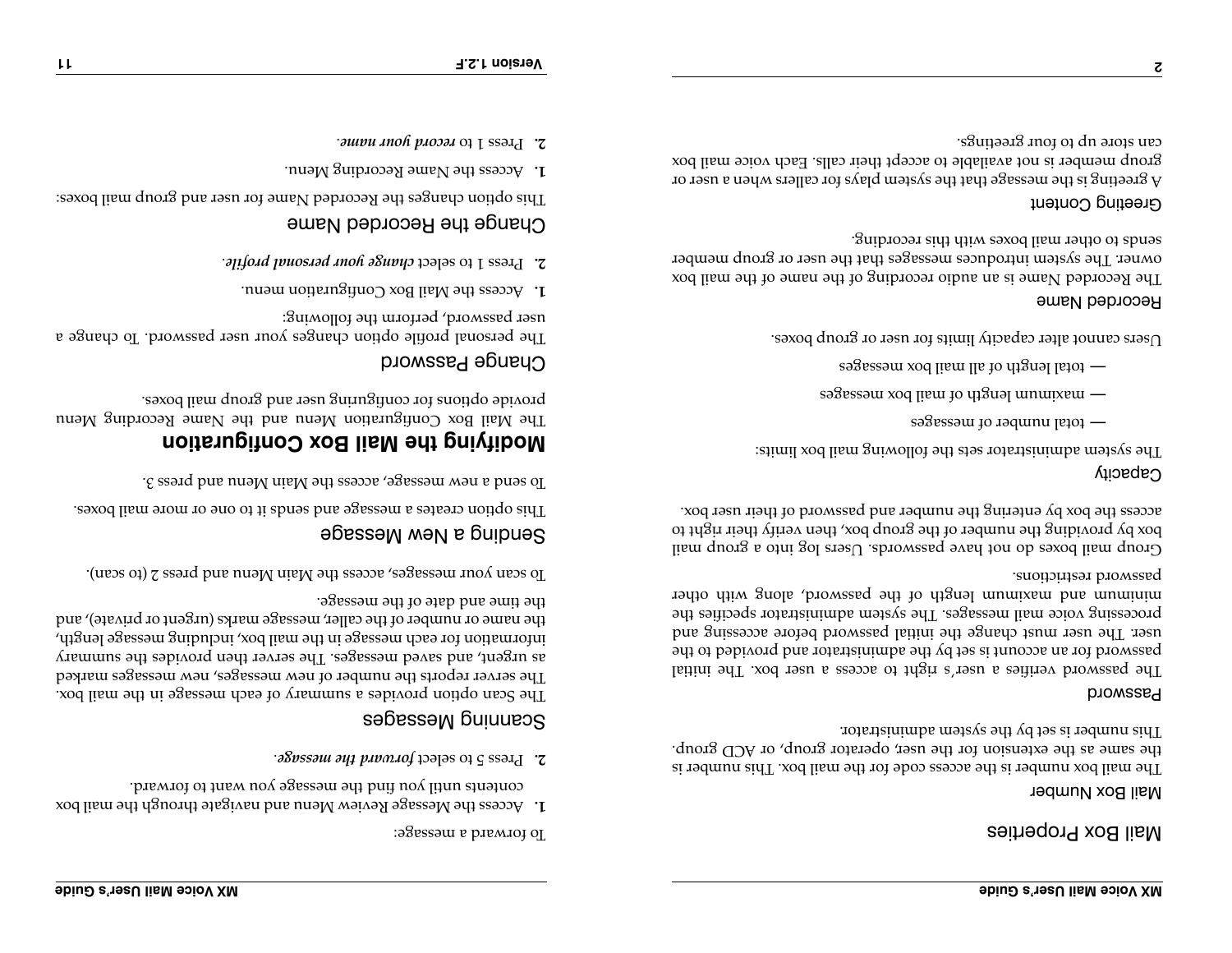• Saving an **Erased** message changes the message state to *Saved*, preventing the removal of the message from the mail box after the voice mail session is completed.

To save a message:

- **1.** Access the Message Review Menu and navigate through the mail box contents until you find the message that you want to save.
- **2.** Press 2 to select *save the message*.

#### Erase Message

Erasing a **New** or **Saved** message changes the message state to *Erased* and schedules the message for deletion at the conclusion of the current voice mail session. An *Erased* message can be reviewed or scanned; you can restore the message status to *Saved* with the Save command.

Erasing an *Erased* message removes that message from your mail box; this message cannot be reviewed, scanned, or otherwise accessed.

To erase a message:

- **1.** Access the Message Review Menu and navigate through the mail box contents until you find the message that you want to erase.
- **2.** Press 3 to select *erase the message*.

### Reply to Message

Replying to a message sends a voice message to the mail box of the caller that left the original message. You can also send the reply to other user and group mail boxes. You cannot send a voice mail reply to messages from callers that are external to the MX.

To reply to a message:

- **1.** Access the Message Review Menu and navigate through the mail box contents until you find the message to which you want to reply.
- **2.** Press 4 to select *reply to the message*.

### Forward the Message

Forwarding a message sends the message to other specified MX mail boxes. You cannot forward Private Messages.

### Active Greeting Designation

The active greeting designation determines the greeting that the system plays for callers that are routed to the voice mail box. This parameter is an integer between one and four and cannot be set to a greeting that is not recorded.

### Auto Attendant Greeting

The MX auto attendant routes calls to system users, operators, and ACD groups. Prior to routing a call to your phone, the auto attendant can play the greeting, recorded name, or extension of the mail box owner to the caller. The auto attendant greeting is the greeting played by the auto attendant to a caller prior to routing the caller to an extension.

# **Voice Messages**

### Voice Message Properties

Voice message properties describe the processing status, caller source, and caller marks associated with an individual message.

### Message Status

Message status indicates the amount of processing that you have performed on the message. Voice mail defines three status levels: *New*, *Saved*, and *Erased* messages.

*New Messages.* A voice mail message is designated as a *New Message* when it enters a mail box. *New* messages are typically unread or have not been processed by the mail box owner. *New* messages are played before *Saved* or *Erased* messages during message playback sessions.

A *New* message can be changed to *Saved* or *Erased* status. The voice mail server cannot restore a *Saved* or *Erased* message to *New* status.

*Saved Messages. Saved* messages are marked as such by the user or group member. *Saved* messages have typically been read and are stored for future processing or reference. During a playback session, *Saved* messages are played after *New* messages and before *Erased* messages.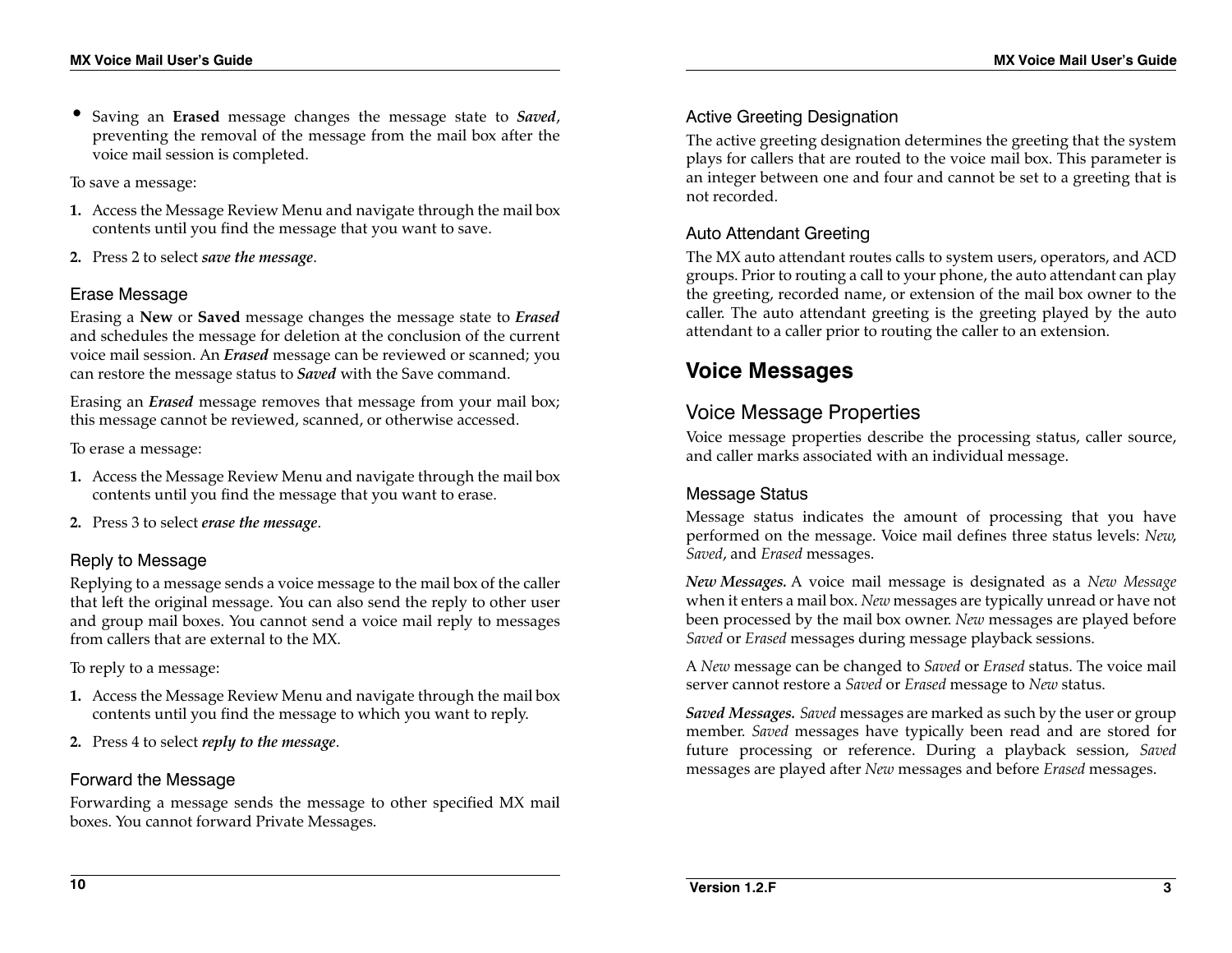- 2. all remaining *New wasages*, from oldest to newest
- **3.** messages that arrive during the New message playback
- messages, from oldest to newest *Saved* **4.**
- messages, from oldest to newest *Erased* **5.**

After reviewing all of the messages, the server returns to the Main Menu.

### Mail Box Configuration Menu

This menu provides mail box options for changing the attributes of the current mail box.

re options) from the Menu mangle  $\frac{1}{2}$  from the Main Menu.

### Name Recording Menu

This menu provides options to recorded name, voice mail greetings, and the active greeting designation.

 $\alpha$ ge your recorded name  $z$  (to cyprex  $z$  and  $\alpha$  and  $\alpha$  are  $\alpha$  and  $\alpha$  )  $\alpha$ from the Mail Box Configuration Menu.

# **Managing Voice Mail Messages**

for processing messages, reviewing This section describes procedures the message headers, and sending new messages to other system users.

### Processing Messages

 $r$ stu $\alpha$ es ro $i$  sampabord pur suondinosap suissabord sapivorq nonbas sid $T$ erasing, forwarding, and replying to existing mail box messages. These operations are available on the Message Review Menu.

#### Save Message

command depends on the message state: *Save Message* The effect of the

- *Paang* of agessam adi to state and sagmands agessam way a gaved.
- **Bessam and no to the on the same message.**  $\bullet$

*Erased* and *New* status. *Erased* messages can be changed to *Saved* status can be changed to *Saved status.* The voice mail server cannot message status. *New* message to *Saved* restore a

 are removed from the mail *Erased* Messages marked as *Erased Messages.*  box when you hang up or otherwise terminate your voice mail session.

status, but *Saveda io Erased status, but is opposed to search* to *Paragraph* put messages are changed *and the manged and <i>seaves* exists of using equalities on the changed that *Erased* status *Erastatus pasual in Erased status pasual of status pasual of*  $\frac{1}{2}$ immediately deletes that message from the mail box; you cannot restore this message.

### Caller Mark

When leaving a message in your mail box, a caller may designate a call . In addition to informing you of the importance and *private* or *urgent* as relevance of a call, the caller mark also affects the playback and processing options available for a message.

 mark indicates the high importance or time relevance *urgent* The *Urgent.*  of the message. During message review and scan easy constant mew messages are played before private or standard messages.

*Private.* The *private share indicates that a herizoral not be* distributed to other users or groups. The voice mail server does not *sagessam appaid* premior

e optional; standard messages The private and urgent marks ar *Standard.*  do not have these marks and are processed normally.

#### Message Source

Voice Mail processing options depend on the message source.

A message sent from a device that is connected to the *Internal Device.*  MX is accompanied with the name or extension of the caller that sent the message. During playback sessions, the voice mail server introduces this message with the name of the caller. You can use all available processing options on messages sent from internal devices.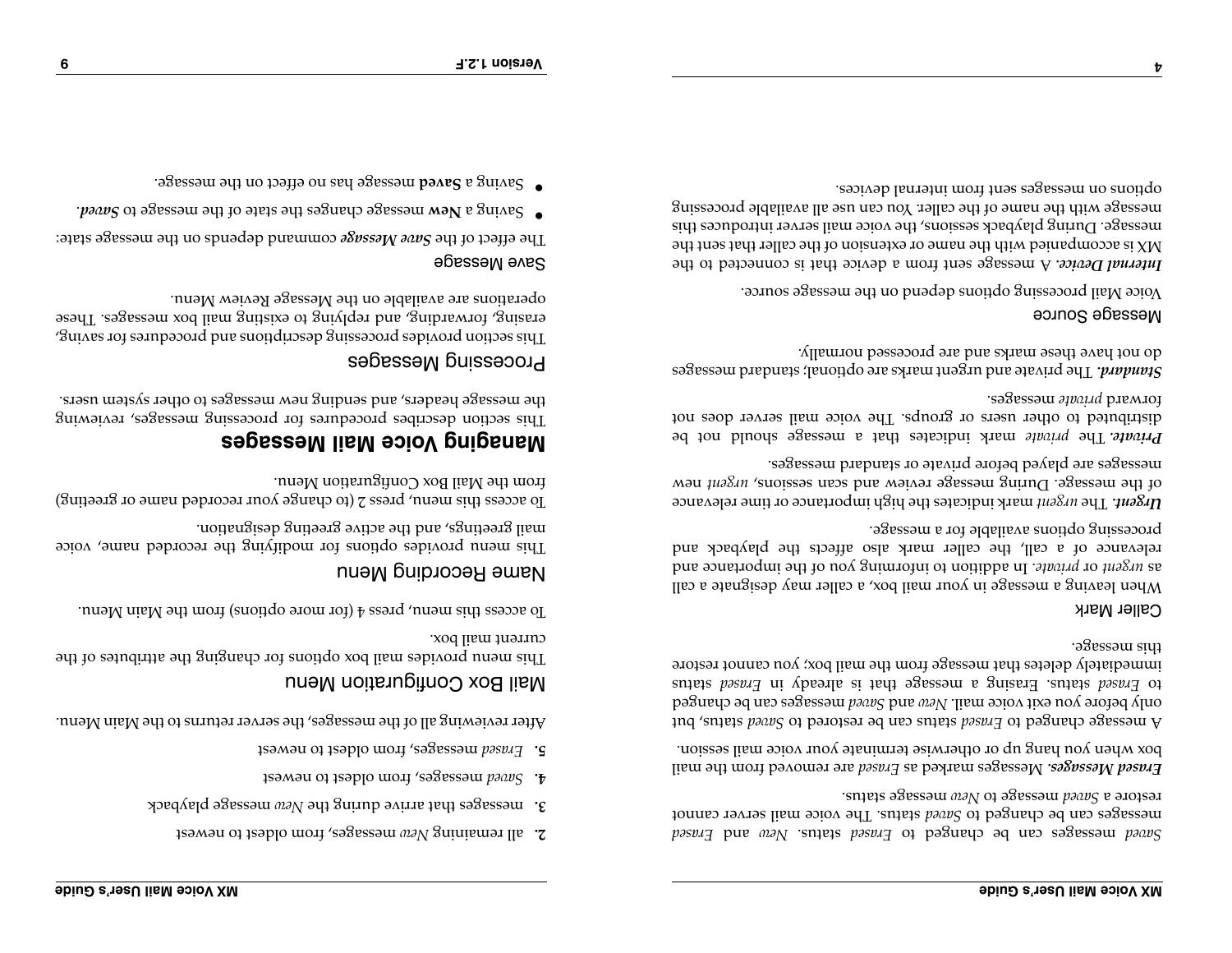#### Main Menu Script

When you enter the Main Menu, the server responds with "*Main Menu*", then reports the mail box contents. The content report comprises the following components:

• the number of newly arrived messages

Newly arrived messages enter your mail box while the voice mail script is active. After this report, the newly arrived messages are handled as new messages.

- the number of new messages
- the number of new messages marked as urgent
- the number of saved messages

Empty content components are not reported. After completing the report, the server plays the Main Menu options.

### Message Review Menu

Message Review Menu options allow you to navigate through the mail box contents and process individual messages.

### Message Review Menu Entry Point

The script plays the Message Review Menu for each message in your mail box when you select the review option in the Main Menu.

### Reviewing a Message

Message Review Menu options are effective for the current voice message. Before the menu options are presented, the script plays the following information about the current message:

- the message header
- a recording of the complete message

### Message Review Order

Messages are reviewed in the following order:

**1.** *New* messages marked as urgent, from oldest to newest

*External Phone.* A message sent from a phone that is not directly connected to the MX is either introduced by the phone number of the calling device or as coming from an unknown source. You cannot reply through voice mail to messages sent by external phones.

## Voice Message Content

Each voice mail message comprises two components. The header stores the properties of the message and the body contains the message.

### Header

The header is played prior to the message. It contains the source of the call, the message status, the caller mark, the date the call was received, and the time that the call was received.

### Message Body

The message body is the recorded message created by the sender.

# **Accessing Voice Mail Boxes**

The voice mail server is accessible from any phone that can call the MX. Phones internal to the MX can reach the voice mail server by dialling the voice mail server extension. Phones external to the MX access the server either by dialling the voice mail DID number or by dialling the system access phone number and, when prompted, dialling the voice mail server extension.

The voice mail access routine responds differently when called by registered contacts. A registered contact is either:

- a device that has an address of record constructed with the user name or extension of a system user and the MX System domain name, such as *Dana.Thomas@mxsystem.org*
- a device defined within the MX device database and assigned to a user account by the system administrator

When you attempt to log on to a voice mail box from a registered contact associated with one MX account, the server asks for your password, then grants access to the mail box if it matches the password defined for the account associated with the registered contact.